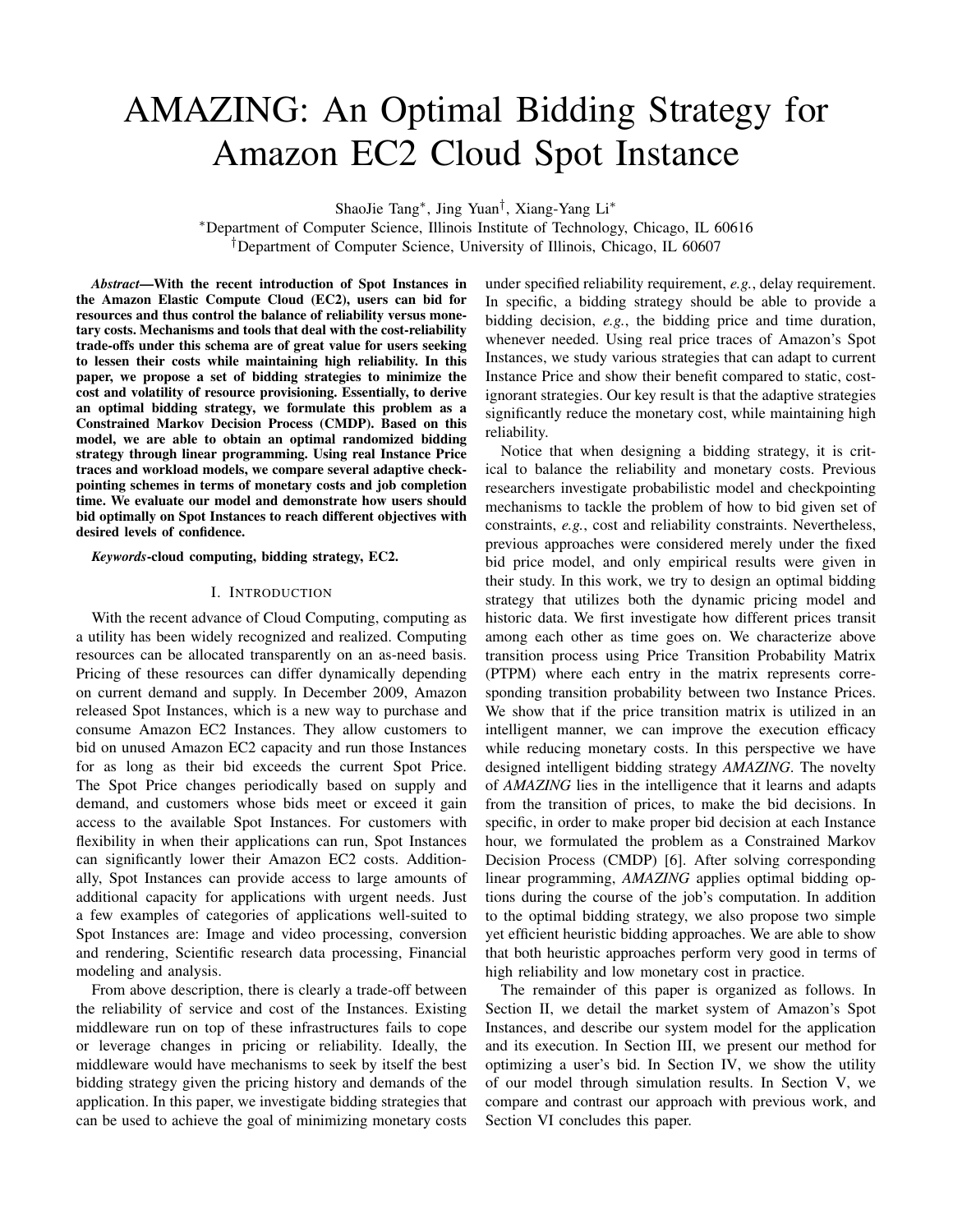#### II. SYSTEM MODEL OF SPOT INSTANCE

In this section we describe the work model adopted by Spot Instance.

#### *A. Characteristics of the Spot Instances*

Spot Instances enable users to bid for unused Amazon EC2 capacity. Amazon provides 64 types of Spot Instances that differ by computing/memory, OS type and geographical location [15]. Figure. 1 illustrates partial price history for Spot Instance *us-east-1.linux.c1.medium*. As shown in the figure, Spot Instances are charged the Spot Price set by Amazon EC2, which fluctuates periodically depending on the supply of and demand for Spot Instance capacity. In specific, Amazon EC2 will change the Spot Price periodically as new requests are received and as available Spot capacity changes (e.g. due to Instance terminations). While the Spot Price may change anytime, in general the Spot Price will change once per hour, which is named as *Instance hour* in this work, and in many cases less frequently. To use Spot Instances, the users place a Spot Instance request, specifying the Instance type, the region desired, the number of Spot Instances they want to run, and the maximum price they are willing to pay per hour. To determine how that maximum price compares to past Spot Prices, the Spot Price history is available via the Amazon EC2 API and the AWS Management Console. If the maximum price bid of the user exceeds the current Spot Price, her request is fulfilled and her Instances will run until either she chooses to terminate them or the Spot Price increases above her maximum price (whichever is sooner).



Fig. 1. Spot price fluctuations of *us-east-1.linux.c1.medium* Instance type.

Figure. 2 illustrates how Amazon EC2 charges *per-hour* price for using a Spot Instance. It is important to note the following characteristics of Amazon EC2's Spot Instances. When a user's maximum price bid exceeds the current Spot Price, the requested resources are granted. Conversely, Amazon stops immediately without any notice when a user's bid is less than the current price. We call this a failure (or out-of-bid). To increase efficiency of task execution, users are suggested to save their intermediate results periodically by means of checkpointing [2].

# *B. Problem Formulations*

We assume a user is submitting a compute-intensive job that is divisible. Divisible workloads such as video encoding, advanced graphics and virtual reality are an important class of application prevalent in high-performance parallel computing.



Fig. 2. Examples of pricing for Amazon EC2 Spot Instances: (a) Available duration starts when user's bid exceeds the current Spot Price and ends the other way; (b) When a user's Spot Instance is out-of-bid; (c) When a user stops using Spot Instance.

This is a common type of application that could be submitted on EC2 and amenable to failure-prone Spot Instances [8]. Suppose that the job consists of a total amount of work load  $W$  to be executed. We measure  $W$  in hours of computation needed on a single EC2 Instance with processing capacity of 2.5 EC2 Compute Units *i.e.*, a single core of the High-CPU medium Instance type. We refer to the time needed for processing W on a particular Instance type  $I_t$  the task length  $T = T(I_t)$ . Suppose that the processing capacity of  $I_t$  is  $C_t$ , we have  $T(I_t) = W/C_t$ . It is worth to note that T is the net computation time excluding any overheads due to out-of-bid, checkpointing and restart. Therefore  $T$  is different from the actual *execution time*  $T_e$ . Let  $t_d$  denote the deadline or delay requirement for a job (for a fixed Instance type), and  $E[T_e]$  the expected execution time, our objective is to design a bidding strategy which can minimize the total monetary cost while satisfying delay constraint  $E[T_e] \leq t_d$ .

In this work, we denote by  $t_c$  the time for taking a checkpoint, and  $t_r$  the time for a restart. And let  $p_{max}$  denote the maximum Spot Price (exclude the burst noises) of a particular Instance type. Further, for a specific Instance type, the Spot Price for the  $i^{th}$  hour is denoted by  $p_i$ . We define the *result* of each hour during the course of the job's computation as *inbid* or *out-of-bid*, representing whether a job is occupying the computing resource. As discussed later, if the user's current bid exceeds  $p_i$ , the *result* of the  $i^{th}$  hour stays *in-bid*. Otherwise, the *result* becomes *out-of-bid*.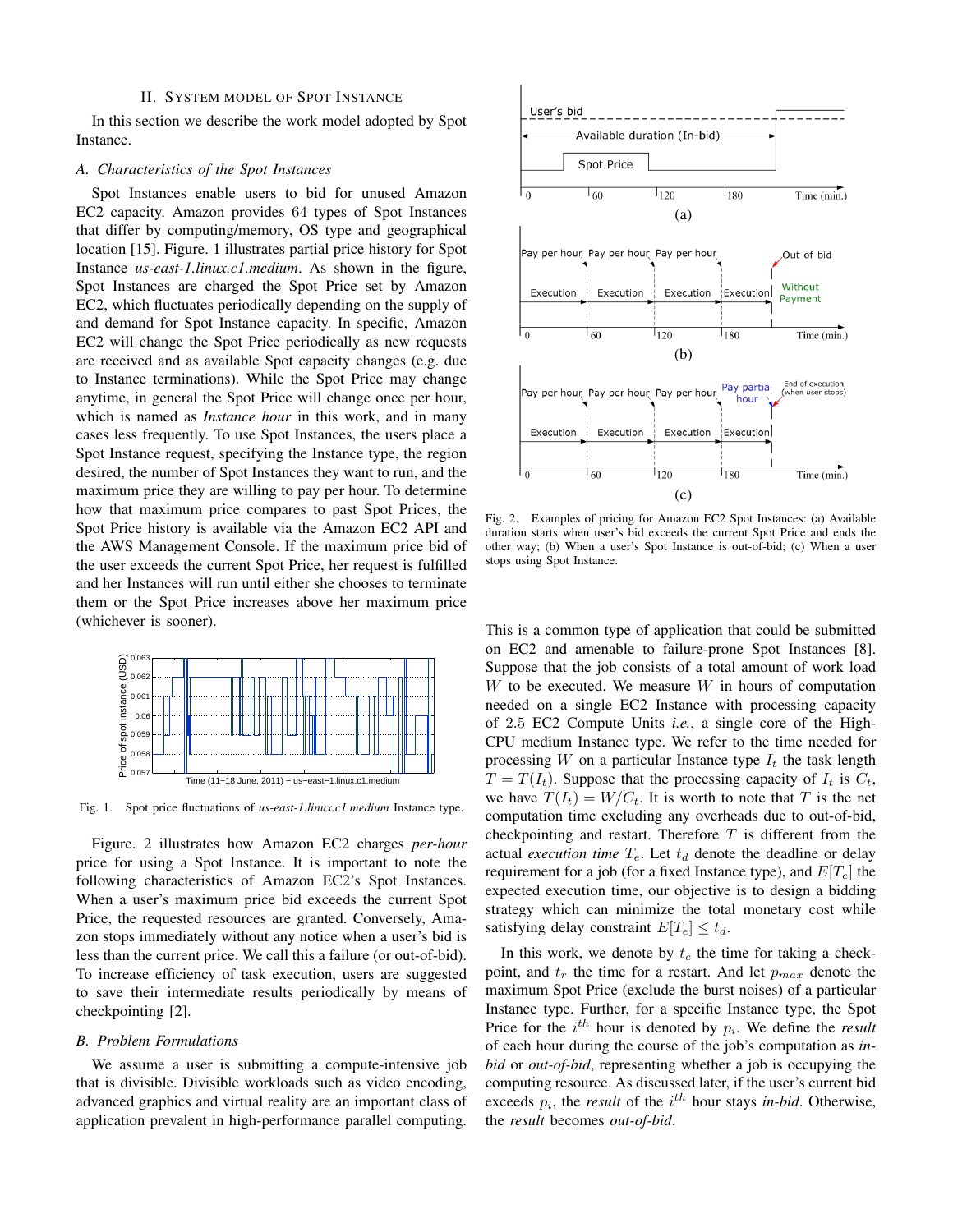

Fig. 3. Illustration of the execution model for Amazon EC2 Spot Instances.

## *C. Execution Scenario*

Figure. 3 illustrates an exemplary execution scenario. A user submits a job with a total amount of workload  $W = 6$  unithours (assuming EC2's small Instance server). User's bid price is 0.30 USD, and during the course of the job's computation, the job encounters an *out-of-bid* result (*i.e.* failure) between time 2 and 4. The total available time was 7 hours ( $t_c$  = 0.5 hour for checkpointing and  $t_r = 0.5$  hour for restart), from real execution progress (*i.e.* useful computation) is only  $(1.5+4.5) = 6$  hours. The overall execution time  $T_e$  is 9 hours. During the job's active execution, the spot price fluctuates: 1 hour at 0.10 USD per time unit, 5 hours at 0.20 USD per time unit, and 1 hour at 0.30 USD per time unit, leading to total cost of 1.4 USD. Thus the average cost is  $1.4/7 = 0.2$ USD per hour. The per hour average execution progress is  $T/T_e = 6/9 \approx 0.67$  hour.

## III. BIDDING STRATEGIES

We next propose set of bidding strategies, aiming to minimize the monetary cost under required reliability level. For ease of introduction, we first introduce one simple yet efficient heuristic and then propose our optimal bidding strategy based on Constrained Markov Decision Process.

# *A. A Heuristics — Always Bidding Maximum Price*

We first propose a heuristic bidding strategy. This heuristic is easy to implement and has good performance in practice. This strategy is called Always Bidding Maximum Price (ABMP). By following ABMP, we always bid the maximum price regardless of current state. The motivation of this strategy can be summarized as follows: Firstly, since ABMP always bid at the maximum price, thus the job Instance will never be terminated by Amazon. In other words, ABMP ensures consistent execution of any job. Therefore the completion time is minimized. Secondly, no matter what strategy we implement, we must pay the minimum price at least. Notice that in current Spot Instance setting, the maximum price is at most 1.1 times the minimum one, thus ABMP will pay at most 10% more than the minimum cost. Therefore ABMP strategy

guarantees (1) minimum completion time and (2) at most  $10\%$ more than the minimum cost.

## *B. AMAZING: CMDP-based Dual-Option Bid Strategy*

In this section, we study the following constrained optimization problem: *considering a long state evolving process, given an execution time (delay constraint*  $t_d$ *) and price transition probability matrix, what is the optimal bid strategy* µ*, such that the expected monetary cost* E[M] *to finish the entire job is minimized, and the expected execution time satisfies*  $E[T_e] \leq t_d$ ?

To tackle the above problem, we design an optimal bidding strategy, namely *AMAZING*, that utilizes both the dynamic pricing model and the state transition intelligence. *AMAZING* is built upon Price Transition Probability Matrix (*PTPM*), a back-end system runs a linear programming routine to select a bid option (make a desirable decision for the next Instance hour) ahead of each Instance hour. The *PTPM* for a particular Spot Instance type can be learnt from Spot Price history released on Amazon EC2 website. With E different Spot Prices for a particular Instance type, we can build an  $E \times E$ matrix *PTPM* to represent the transition probability between each Spot Price pair  $\sigma$  and  $\tau$ . In our system, we estimate the transition probability between two Spot Prices  $\sigma$  and  $\tau$  based on the relative transition frequency. Therefore each entry in *PTPM*, denoted by  $\Lambda(\sigma, \tau)$ , is defined as the fraction of time when  $\sigma$  is followed by  $\tau$  in adjacent hours whenever  $\sigma$  appears. Clearly, an entry  $\Lambda(\sigma, \tau)$  of a higher value indicates a higher transition probability from Spot Price  $\sigma$  to  $\tau$ . In our system, an AI agent is trained to extract Spot Price patterns from the dynamically changed Spot Price data.

Theoretically, a general bidding strategy may bid any price for a specific Instance. However, we prove in Theorem 1 that any bidding strategy can be simulated by so call Dual-Option Strategy where the bidding option in a dual-option strategy is either *bidding the maximum Spot Price* or *bidding zero dollars*.

*Theorem 1:* Any sequence of bidding decisions can be obtained by carefully performing dual-option strategy, either bid the maximum Spot Price or give up, at each instance hour.

*Proof:* Let  $p_{max}$  denote the maximum Spot Price (exclude the burst noises) observed from the Spot Price history of a particular type of Spot Instance. Suppose that we have a bidding sequence  $\{b_1, b_2, \dots, b_n\}$ . Here,  $b_i$  is the bid price for the *i*<sup>th</sup> hour. The result for each hour is either *in-bid* or *out-of-bid*, as shown in Figure. 3. If the result of the  $i^{th}$  hour is *in-bid* and the Spot Price is  $p_i$ , then we can substitute  $b_i$  by  $p_{max}$  *i.e.*, bidding the maximum Spot Price. As a result, the result of the  $i^{th}$  hour would not change. Further, since the Spot Instances are charged based on Spot Prices, the user will be charged the same price at  $p_i$ . On the other hand, if the result of the  $i^{th}$  hour is *out-of-bid*, then we can substitute  $b_i$  by 0 USD (give up). In this scenario, the result of the  $i^{th}$  hour stays the same, and the user will not be charged at all. Thus any bidding strategy, including the optimal one, can be substituted by a dual-option strategy without changing the final output.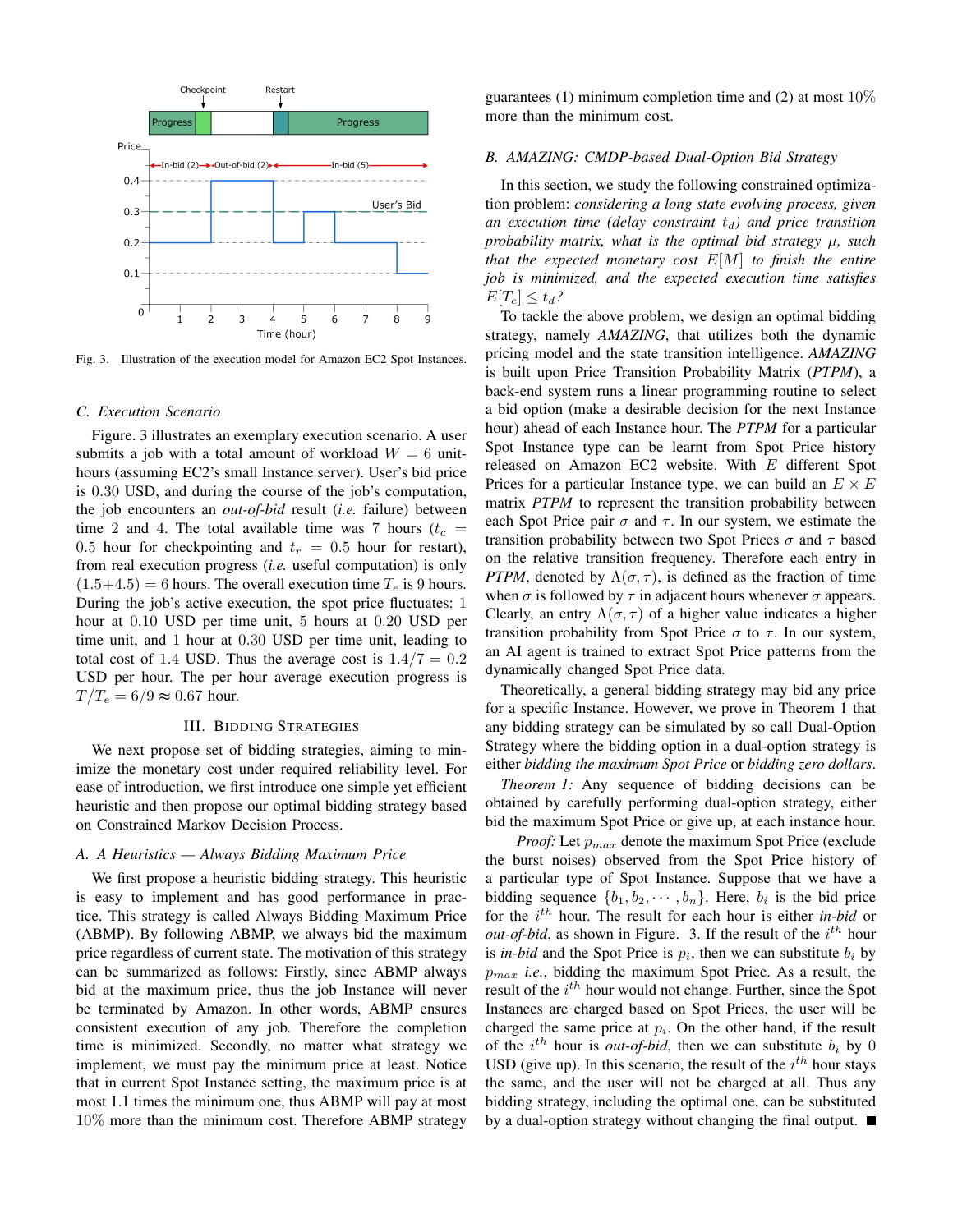

Fig. 4. Examples of execution progress  $f$  for Amazon EC2 Spot Instances under different Instance states.

Theorem 1 implies that an optimal dual-option strategy must be also an optimal strategy. Therefore, in the rest of this paper, we can reduce the number of possible bidding options to two instead of infinity without affecting the optimality of our strategy. Let  $\mathscr A$  denote the set of bidding options that we consider at each hour. Implied by Theorem 1,  $\mathscr A$  is composed of only two elements:  $\mathscr{A} = {\mathbb{B}, \mathbb{G}}$ . Here  $\mathbb B$  is short for *bid the maximum price* and G is short for *bid zero* or *give up*. We denote the bid option made in the  $i^{th}$  hour by  $a_i$ where  $a_i \in \mathcal{A}$ . The basic idea of *AMAZING* is that during each Instance hour, we pre-select a bidding option, either bid maximum price or giving up, for the next Instance hour with certain selection probability. The selection probability for each bid option is calculated based on current state and PTPM. Since we always make our bid option ahead of time, we can set a checkpoint at current hour whenever we decide to give up in the next hour.

We use  $x_{p_i}^{\alpha,\beta}$  to denote an *integrated state* (or simply *state*) of the  $i^{th}$  hour. Let  $\alpha$  and  $\beta$  denote the *result* of the  $(i - 1)^{th}$  hour and the  $i^{th}$  hour, respectively. Note that  $\alpha, \beta \in \{I, O\}$ , where I is short for *in-bid* and O is short for *out-of-bid*. For instance,  $x_p^{O,I}$  represents such a state: (1) *out-of-bid* in previous hour, (2) *in-bid* at current hour, and (3) the Spot Price at current hour is  $p$ . By integrating the result from previous hour to current hour,  $x_p^{\alpha,\beta}$  provides a compact representation to calculate the *execution progress*. Execution progress represents the actual progress resulted from current (state, bidding option) pair. Let  $f(\mathbf{x}_i, \mathbf{a}_i)$  denote the execution progress resulted from state  $x_i$  under bidding option  $a_i$ . Refer to Figure. 4 as three examples: (a) assume the result

## Algorithm 1 Pseudo Code for *AMAZING* Policy

**Input:** Optimal bidding strategy  $\mu$  (computed from Algorithm 2) and current state information

Output: The bidding decision for the next hour

- 1: Randomly choose a bid option based on bidding strategy  $\mu$ calculated from Algorithm 2 for the next Instance hour;
- 2: if the bidding option is to give up in the next Instance hour then
- 3: set a checkpoint at the end of current Instance hour;
- 4: Perform bidding decision correspondingly in the next hour.

of previous hour is *in-bid*, and current hour is also *in-bid*, then the execution progress is  $1 - t_c$  under option *give up*, *e.g.*,  $f(x_{pi}^{I,I}, \mathbb{G}) = 1 - t_c$ . This is because it takes  $t_c$  time to set the checkpoint at the end of current hour; (b) assume the result of previous hour is *out-of-bid*, and current hour is *inbid*, then the execution progress is  $1 - t_r$  under option *bid*, *e.g.*,  $f(x_{p_i}^{O,I}, \mathbb{B}) = 1 - t_r$ . This is because it takes  $t_r$  time to restart the program at the beginning of current hour; (c) assume the result of previous hour is *out-of-bid*, and current hour is *in-bid*, then the execution progress is  $1-t_r-t_c$  under option *give up*, *e.g.*,  $f(x_{p_i}^{O,I}, \mathbb{G}) = 1 - t_r - t_c$ . This is because it takes  $t_r$  and  $t_c$  time to restart the programm and set the checkpoint, respectively. The complete definition of  $f(\mathbf{x}_i, \mathbf{a}_i)$ is summarized as follows.

$$
f(\mathbf{x}_i, \mathbf{a}_i) = \begin{cases} 1 - t_c, & \text{if } \mathbf{x}_i = x_{p_i}^{I, I}, \mathbf{a}_i = \mathbb{G} \\ 1 - t_r, & \text{if } \mathbf{x}_i = x_{p_i}^{O, I}, \mathbf{a}_i = \mathbb{B} \\ 1 - t_c - t_r, & \text{if } \mathbf{x}_i = x_{p_i}^{O, I}, \mathbf{a}_i = \mathbb{G} \\ 1, & \text{if } \mathbf{x}_i = x_{p_i}^{I, I}, \mathbf{a}_i = \mathbb{B} \\ 0, & \text{otherwise} \end{cases} \tag{1}
$$

*AMAZING* works as follows: In each Instance hour, *AMAZ-ING* pre-selects a bidding option for the next Instance hour according to decision strategy  $\mu$ . The calculation of  $\mu$  will be discussed in detail later. It is worth noting that during computing the selection strategy  $\mu$ , we already take into account all potential overhead (*e.g.*, checkpoint, restart). Please refer to Algorithm 1 for pseudo codes.

In Algorithm 1,  $\mu$  specifies the selection probability of each bid option at different states. In following discussions, we focus on finding such an optimal selection strategy  $\mu$ . We model the computation of selection strategy  $\mu$  as Constrained Markov Decision Process (CMDP). By solving the corresponding Linear Programming (LP) in polynomial time [6], we obtain an optimal selection strategy  $\mu$  for each state.

*1) Constrained Markov Decision Process:* Markov decision processes (MDP), also known as controlled Markov chains, constitute a basic framework for dynamically controlling systems that evolve in a stochastic way. To make it fit our problem setting, we define a tuple  $\{O, X, \mathcal{A}, P, M, D\}$ , where: (a)  $O = \{t | t = 1, 2, \dots \}$  denotes the set of decision epochs. Decisions are made at the beginning of each Instance hour. (b)  $X = {\mathbf{x}_1, \mathbf{x}_2, \cdots, \mathbf{x}_n}$  is a countable state space. Although we limit the study in this work to discrete Instance state transitions, the continuous case can also be handled by dividing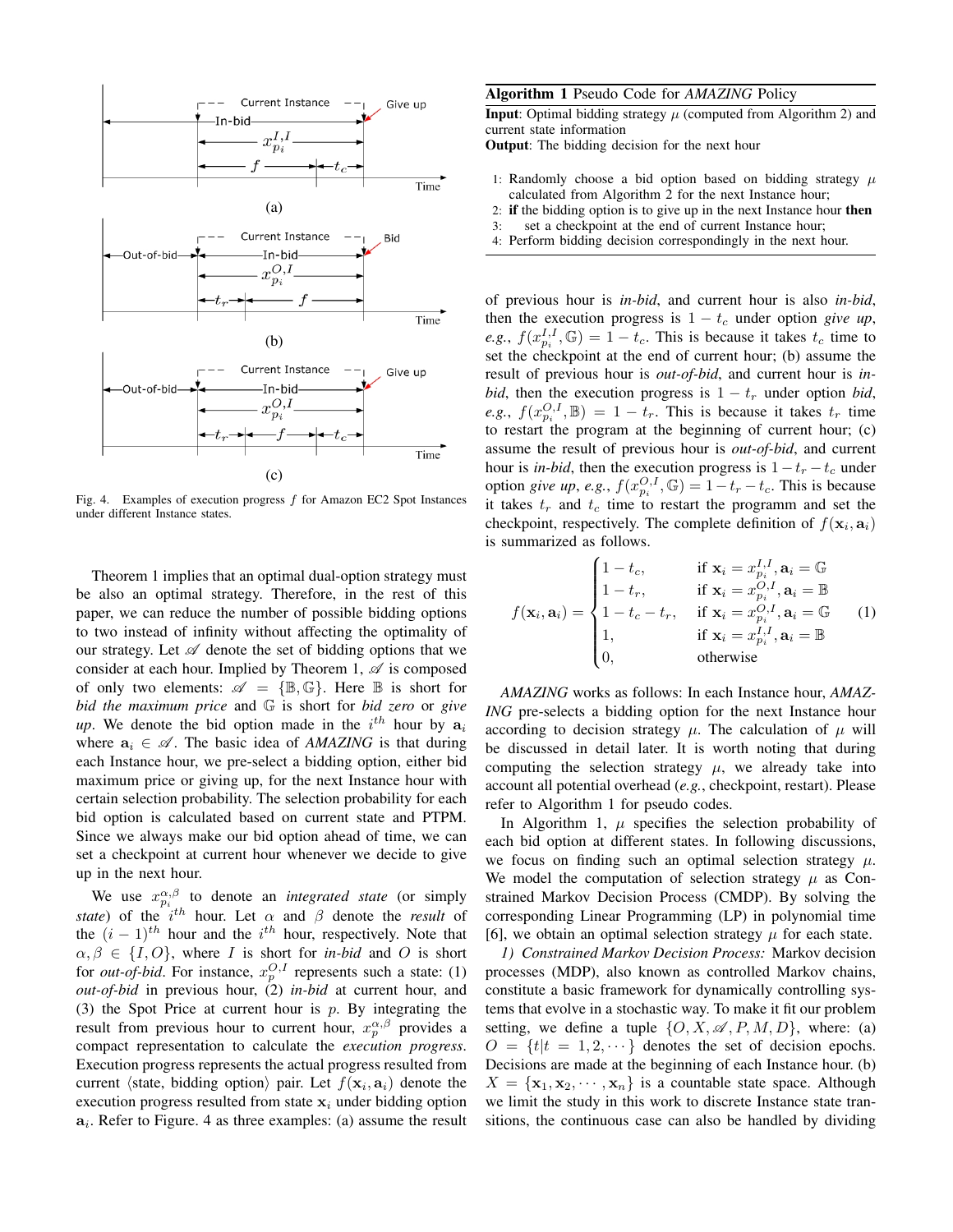it to discrete space. We have  $\mathbf{x}_i = x_{p_i}^{\alpha,\beta}$  for  $\mathbf{x}_i \in X$ . (c)  $\mathscr A$ is an action set  $\mathscr{A} = {\mathbb{B}, \mathbb{G}}$ . Theoretically, each Instance hour has  $4 \cdot E$  possible states. As defined previously, E is the number of different Spot Prices that presented in the price history of a particular Instance type. Since  $\alpha, \beta \in \{I, O\},$ the number of different combinations of  $\alpha$ ,  $\beta$  is 4. Thus we have  $4 \cdot E$  possible states for each Instance hour. In order to reduce the searching space, we leverage underlying transition matrix to facilitate our study. We use the previous example in Figure. 4(a) for illustration. In this example, a possible bid option  $a_i$  could be *give up i.e.*,  $a_i = \mathbb{G}$ . Notice that current state  $\mathbf{x}_i = x_{p_i}^{I,I}$  and bid option  $\mathbf{a}_i$  together limit the *valid* state space for the next instance hour to be  $\mathbf{x}_{i+1} = x_{p_{i+1}}^{I,O}$ , thus the size of searching space for the next instance hour is reduced to E. Different bidding options made in the  $i^{th}$  Instance hour will lead to different valid state space for the  $(i+1)$ <sup>th</sup> Instance hour. (d) Let  $\rho(\mathbf{x}_i, \mathbf{a}_i)$  denote the *occupation measure* of stateoption pair  $\langle \mathbf{x}_i, \mathbf{a}_i \rangle$ , it represents the probability that such state-option pair ever exists in the decision process. Notice that the *occupation measure*  $\rho()$  is decided by corresponding decision making strategy. (e)  $P$  represents the state transition probability matrix (different from PTPM). Define  $P_{i,j}(\mathbf{a}_i)$  as the probability of moving from state  $x_i$  to  $x_j$ , when bid option  $a_i$  is taken. Here  $x_j$  denotes any *valid* state of the  $(i + 1)^{th}$ Instance hour. If  $x_j$  is a *valid* state given  $x_i$  and  $a_i$ , then  $P_{i,j}(\mathbf{a}_i) = \Lambda(p_i, p_j)$ . Recall that  $\Lambda(\sigma, \tau)$  is the transition probability from price  $\sigma$  to  $\tau$ . Otherwise,  $P_{i,j}(\mathbf{a}_i) = 0$ . (f) M is the immediate cost. In this paper, we define  $E[M]$  as the expected total monetary cost during the course of the job's computation, which can be computed as in Equation. 2. (g)  $D$ is the maximum allowed job completion time *i.e.*, deadline. In this paper, we have  $D = t_d$ . Recall that  $f(\mathbf{x}_i, \mathbf{a}_i)$  denotes the *execution progress* for the  $i^{th}$  Instance hour. Please refer to Equation. 1 for detailed calculation of  $f$  under different states. Therefore, assume the processing capacity is 1 and workload is W, we have  $E[f] \geq \frac{W}{t_d}$  where  $E[f]$ , which is calculated in Equation 2, denotes the expected average execution progress per Instance hour.

$$
E[f] = \sum_{\mathbf{x}_i \in X} \sum_{\mathbf{a}_i \in \mathscr{A}} \rho(\mathbf{x}_i, \mathbf{a}_i) \cdot f(\mathbf{x}_i, \mathbf{a}_i)
$$
  
\n
$$
E[M] = \sum_{\mathbf{x}_i \in X} \sum_{\mathbf{a}_i \in \mathscr{A}} \rho(\mathbf{x}_i, \mathbf{a}_i) \cdot p_i \cdot t_d
$$
\n(2)

*2) Optimal Bid Option Selection Strategy* µ*:* In order to compute the optimal selection strategy  $\mu$  of the CMDP with expected monetary cost criteria, we can formulate it as a linear programming. After solving the corresponding LP, we can obtain the optimal strategy through normalization [6]. We next write the bid optimization problem defined above as the following LP. The constraints (1) and (3) ensure that  $\rho(\mathbf{x}_i, \mathbf{a}_i)$ is a feasible probability measure. The deadline requirement can be respected under constraint (2) by setting the expected average execution progress no less than  $\frac{W}{t_d}$ . In inequality (4),  $\delta_{\mathbf{x}_j}(\mathbf{x}_i)$  is the delta function of  $\mathbf{x}_i$  concentrated on  $\mathbf{x}_j$ , which is defined in following equation:  $\delta_{\mathbf{x}_j}(\mathbf{x}_i) = \begin{cases} 1, & \text{if } i = j \\ 0, & \text{otherwise} \end{cases}$ 0, otherwise

This constraint describes that the outgoing rate and incoming rate for a state must be the same. At the same time, it emphasizes the property for ergodic processes. After solving the linear programming, we get an optimal occupation measure  $\rho()$  in terms of monetary cost minimization for each state/bidoption pair. However, since  $\sum_{a_i \in \mathscr{A}} \rho(\mathbf{x}_i, \mathbf{a}_i) \leq 1$ , we can not directly use  $\rho(\mathbf{x}_i, \mathbf{a}_i)$  as the probability of taking action  $\mathbf{a}_i$  at state  $x_i$ . Instead, the optimal bid strategy  $\mu$  can be determined from  $\rho(\mathbf{x}_i, \mathbf{a}_i)$  as follows:  $\mu(\mathbf{a}_i | \mathbf{x}_i) = \frac{\rho(\mathbf{x}_i, \mathbf{a}_i)}{\sum_{\mathbf{a} \in \mathcal{A}} \rho(\mathbf{x}_i)}$  $\frac{\rho(\mathbf{x}_i, \mathbf{a}_i)}{\mathbf{a}_i \in \mathcal{A} \rho(\mathbf{x}_i, \mathbf{a}_i)}$ . Here  $\mu(\mathbf{a}_i|\mathbf{x}_i)$  represents the probability that taking bid option  $\mathbf{a}_i$ at state  $\mathbf{x}_i$ . It is easy to verify that  $\sum_{\mathbf{a}_i \in \mathcal{A}} \mu(\mathbf{a}_i | \mathbf{x}_i) = 1$ . For any number of input state, Algorithm 2 can return an optimal selection strategy  $\mu$  in polynomial time. As input of Algorithm 1,  $\mu$  specifies the selection probability of different bid option for different states.



Algorithm 2 Computation of Optimal Bidding Strategy  $\mu$ **Input**: Execution deadline  $t_d$ , transition matrix  $P$ **Output:** Optimal bidding strategy  $\mu$ .

- 1: Solve corresponding CMDP linear programming to get the occupation measure  $\rho(\mathbf{x}_i, \mathbf{a}_i), \forall \mathbf{x}_i \in X, \forall \mathbf{a}_i \in \mathcal{A}$ ;
- 2: Calculate optimal bidding strategy  $\mu$  from  $\rho(\mathbf{x}_i, \mathbf{a}_i)$  as:

$$
\mu(\mathbf{a}_i|\mathbf{x}_i) = \frac{\rho(\mathbf{x}_i, \mathbf{a}_i)}{\sum_{\mathbf{a}_i \in \mathscr{A}} \rho(\mathbf{x}_i, \mathbf{a}_i)}
$$

#### IV. PERFORMANCE EVALUATION

In our study we considered prices of Instance types that run under Linux/UNIX OS and are deployed in the zone us-east-1. Interested readers please refer to [1] for details. We simulated the bid optimization algorithms based on the real price traces in terms of the task completion time, total price, and the time overhead of checkpointing and restart.

#### *A. Evaluation Settings*

Table. I shows our simulation setup in detail. We assume that the checkpointing cost of running programs is known. We used the constant value for the  $t_c$  but using a variable checkpointing cost is also possible in our system model. If not stated otherwise, we use the Instance type D with task length  $T$ of 164 minutes (2.7 hours). Furthermore, our models assume that a job is executed on a single instance only, as running several instances of same type in parallel yields the identical time and proportional cost behavior.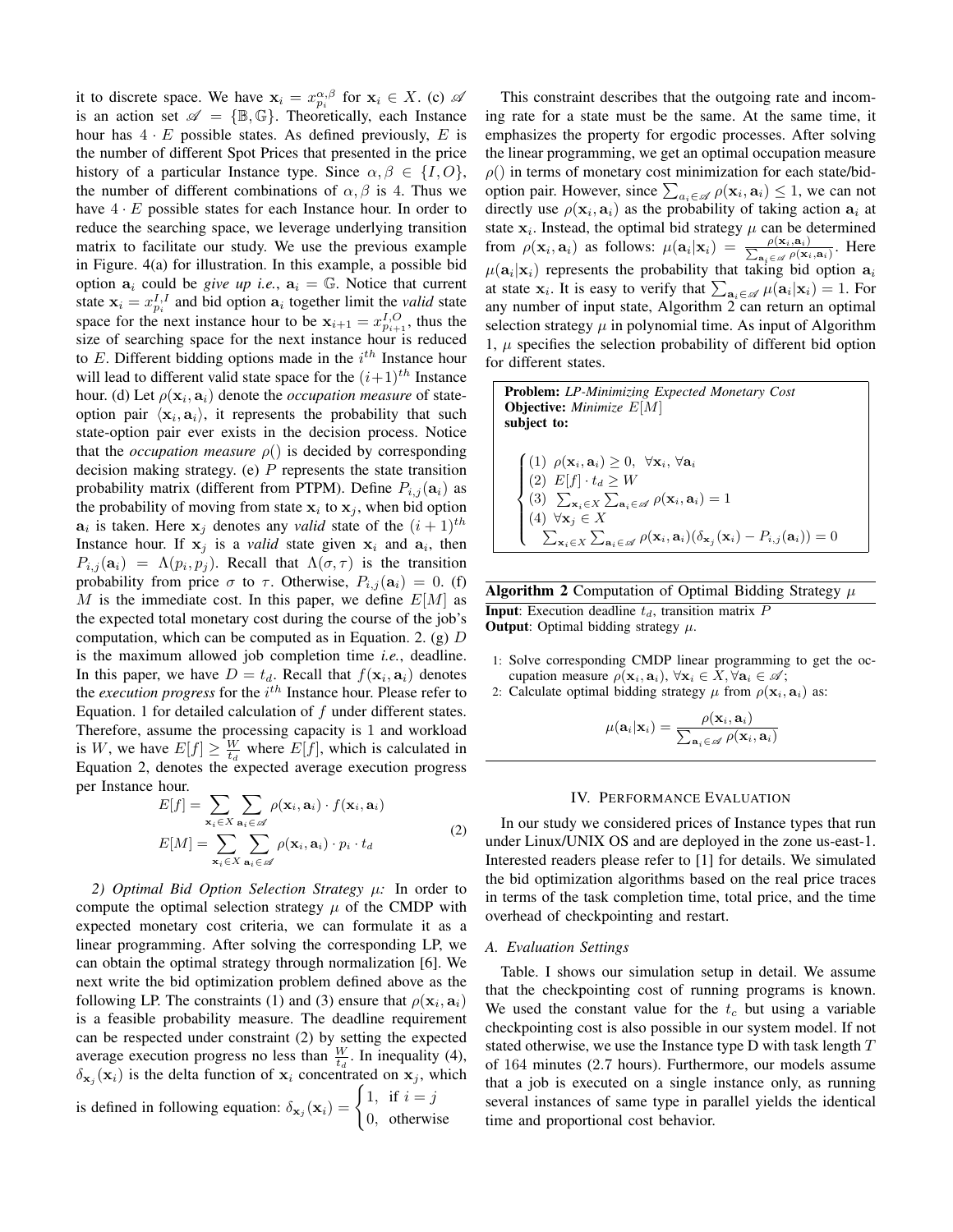TABLE I VALUES OF PARAMETERS USED IN THIS PAPER

| Parameter                                         | Value             |
|---------------------------------------------------|-------------------|
| Time to take a checkpoint $(t_c)$                 | $5 \text{ mins}$  |
| Time to analyze price history for obtaining $\mu$ | 3secs             |
| Time to restart a task $(t_r)$                    | $10 \text{ mins}$ |
| Starting date of training traces                  | March 15th, 2011  |
| Ending date of training traces                    | May 7th, 2011     |
| Starting date of testing traces                   | May 21st, 2011    |
| Ending date of testing traces                     | June 18th, 2011   |
| Testing traces for calculating pdf                | $10.080$ mins     |
| Minimum price granularity                         | $0.001$ USD       |

## *B. Impact of Constraint Parameters*

In this part, we study how the constraint factors such as budgetary constraint influence the distributions of the execution time and monetary cost per Instance. We also investigate the overhead of the checkpoint/restart during the course of the job's computation.

*1) Execution Time and Monetary Cost:* Figure. 5(a) shows execution time for various values of budgetary constraints and desired confidence in meeting the job's deadline  $c_T$ . Instead of assuming a fixed deadline, we study here the execution time which can be achieved with confidence  $c_T$ . As shown in Figure 5(a), low budgets in conjunction with high values of confidence lead to extremely long execution times, which can be up to factor  $15$  compared to the task length  $T$ . For sufficiently high budget ( $\geq$  0.18 USD) the execution time drops to half of the peak value. Only in the top range of the budgetary constraints the execution time is on the order of T.

Figure. 5(b) shows the monetary cost under varied budgetary constraints and desired confidence in meeting the budget  $c_M$ . Differently from the execution time, monetary cost increases only slightly with the budget constraint, and is relatively indifferent to the confidence. We explain this by the fact that a long execution time comes primarily from out-of-bid (give up) time. In this scenario, the user is not charged. Even during an execution time of 35 hours there might be only small inbid time on the order of execution time  $T$  that is charged. In conclusion, a user does not save much by bidding low (within 10%) but risks very high execution times.

We also find that a slight change of the budgetary confidence  $c_M$  has significant impact on the execution time. If the user assumes 0.01 USD more for the budget, she will benefit from a significant reduction of execution time at the same confidence value.

*2) Overhead of Checkpoint/restart:* Figure 5(c) shows the overhead of checkpoint/restart during the task execution, where both the budgetary constraint and the confidence of availability (in-bid) time  $c_I$ . We denote availability time by AT. We study the time overhead due to checkpointing and restart. We observe that our approach outperforms previous work in terms of low execution time and overhead while meeting the budgetary constraint. This will be discussed in detail later in Section IV-C. Clearly, low budgets lead to more frequent out-of-bid situations, which increases the checkpointing overhead.



Fig. 5. (a-b)Influence of budget constraint and desired confidences  $c_T$  and  $c_M$ ; (c) Overhead of the checkpoint/restart for various budget constraints; (d) Availability ratio depending on the budget constraint and task length T.

*3) Influence of Task Length:* Figure 5(d) illustrates how the distributions of the availability ratio  $(AR)$  depends on the task length T. Availability ratio is another importance feature utilized in cloud computing to evaluate the efficacy of bidding algorithms. We first give a T*-free* definition of availability ratio (AR): the ratio of the total time in-bid to execution time *i.e.*,  $AR = AT/T_e$ . Figure 5(d) shows  $AR(0.9)$  *i.e.*, value  $v >$ (90% of values assumed by  $AR$ ) as a function of the budgetary constraint and  $T$ . Here the influence of  $T$  is strongly visible,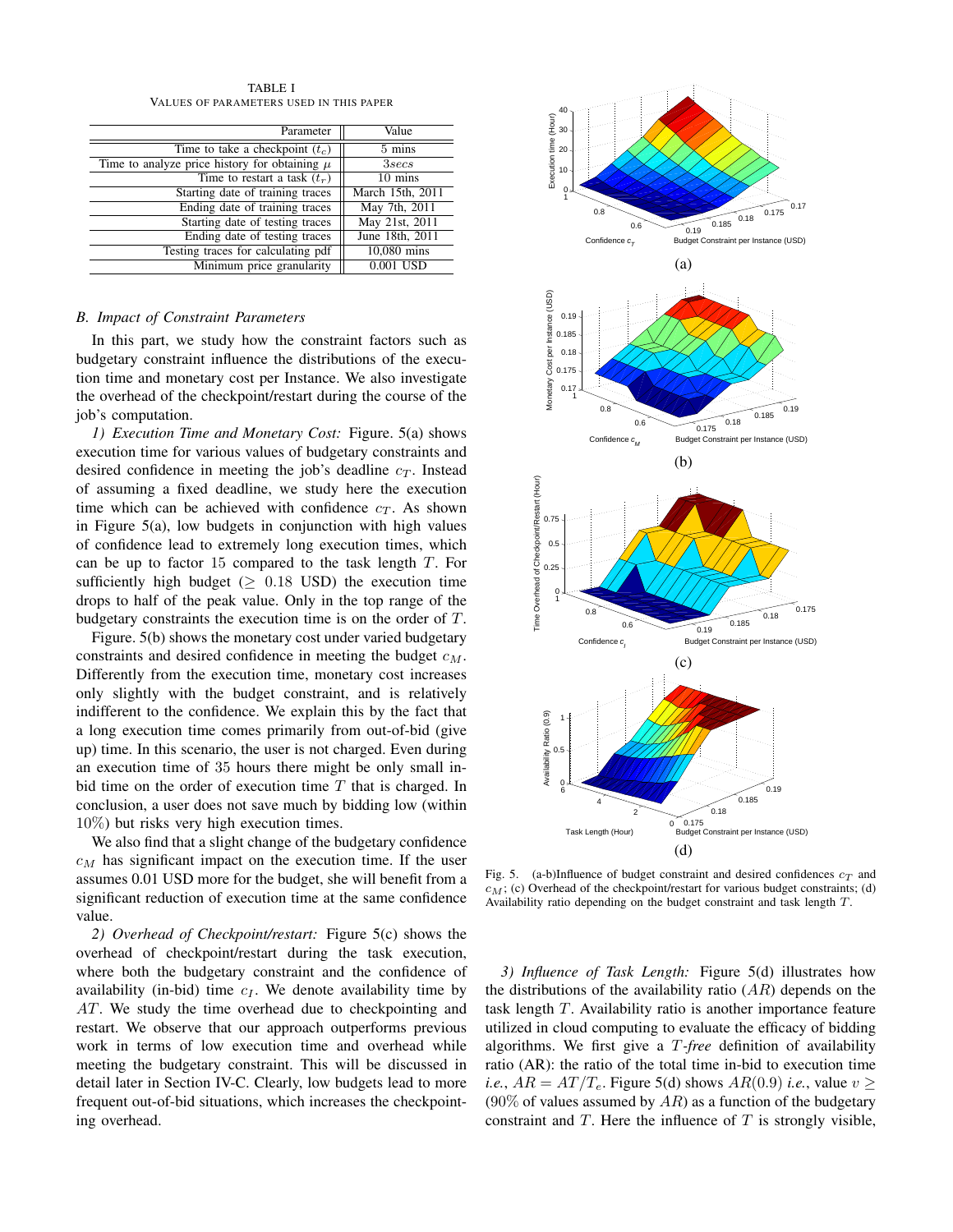

Fig. 6. CDF of execution time for different task length T on Instance type D, where (a)  $T = 144$  mins (b)  $T = 164$  mins (c)  $T = 184$  mins.



Fig. 7. CDF of monetary cost for different task length T on Instance type D, where (a)  $T = 144$  mins (b)  $T = 164$  mins (c)  $T = 184$  mins.

especially for low budgets. As a consequence, distribution of AR depend on T, and cannot be stored only as functions of T*-free* factors.

# *C. Evaluation of Execution Time*

In this section we study performance of *AMAZING* in terms of the execution time compared to previous work [8], [16]. In previous work, bid price for each Instance hour is fixed and various checkpointing strategies are proposed to balance the reliability and monetary cost during the course of job's computation. The *HOUR* strategy proposed in [16] is the hourly strategy, where a checkpoint is taken at a boundary of each paid hour. We conduct extensive experiments to compare the performance of *AMAZING* with the *HOUR* strategy, where the bid price and the task length  $T$  are both varied.

Figure 6 shows the cumulative distribution function (CDF) of the execution time  $T_e$  according to different bidding strategies and task lengths T. The budget constraint for our proposed approach is set to be 0.18 USD per Instance. We used the same settings of the remaining parameters, such as checkpointing cost, rollback cost (restart cost) and processing capacity of the Instance type as in [16], [8]. Obviously under the same task length T, the *AMAZING* strategy has much lower time overhead. We explain this by the fact that our bid option for each Instance hour is computed from the Instance state transition probability matrix (*STPM*). *AMZAING* exploits the predicted Spot Price transition to solve the bid optimization problem, thus it is more likely to help customers skip unnecessary checkpoints/restart when the Spot Price is relatively smooth. Consequently, more clock time is utilized to perform effective computation, and a higher utilization ratio (*UR*) is achieved, where  $UR = T/T_e$ . On the other hand, the *HOUR* strategy asks customers to take a checkpoint at a boundary of each paid hour without *looking ahead* even if with high probability the Spot Price could be even lower in the next Instance hour. As a result, more than  $20\%$  of the availability time is taken for hourly checkpointing/recovery, less time is utilized for real program processing. In summary, achieving a higher utilization ratio (*UR*) during the course of task computation is the main reason that the proposed AMAZING strategy outperforms the *HOUR* strategy.

We also observed that the advantage of *AMAZING* is even more obvious when the task length  $T$  increases. As shown in Figure 6, the *HOUR* strategy with various bid prices rarely meets the confidence  $c_T = 90\%$  under the budget constraint of  $0.18$  USD. In contrast,  $AMAZING$  reaches  $100\%$  confidence of meeting the deadline requirement at less than 4 hours.

# *D. Evaluation of Monetary Cost*

In this section we study performance of *AMAZING* in terms of the monetary cost compared to previous work [8], [16]. In Figure 7, we illustrated the cumulative distribution function (CDF) of the monetary costs per Instance according to different bidding strategies and task length T. Under the